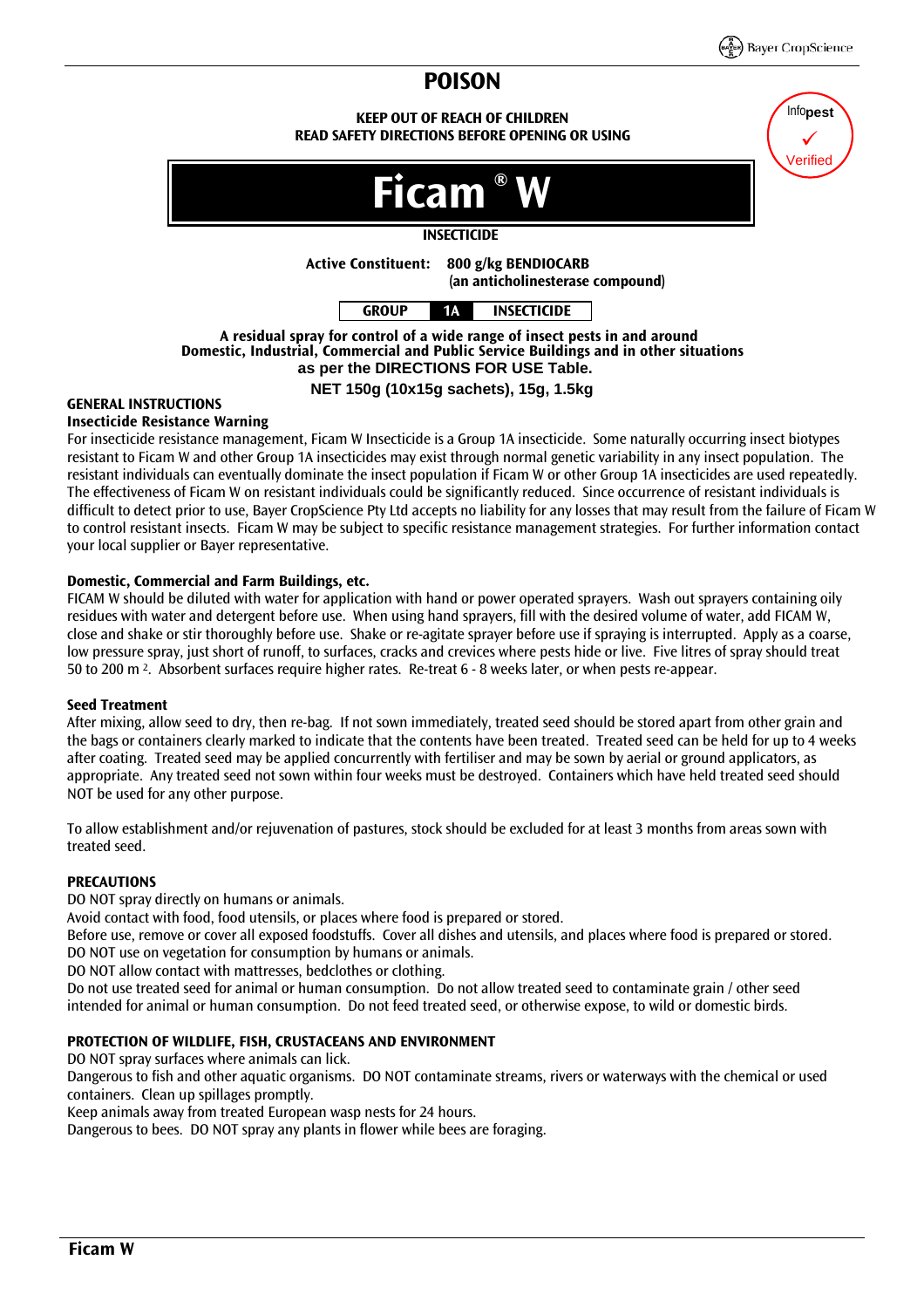#### **STORAGE AND DISPOSAL**

Store in the closed, original container in a cool, well-ventilated area. Do not store for prolonged periods in direct sunlight. Rinse containers before disposal. Add rinsings to spray tank. Do not dispose of undiluted chemicals on site. Dispose of at a local authority landfill. If no landfill is available, bury the containers below 500 mm in a disposal pit specifically marked and set up for this purpose clear of waterways, desirable vegetation and tree roots. Empty containers and product should not be burnt.

#### **SAFETY DIRECTIONS**

Product and spray are poisonous if absorbed by skin contact or inhaled or swallowed. Repeated minor exposure may have a cumulative poisoning effect. Obtain an emergency supply of atropine tablets 0.6 mg. Will irritate the skin. Avoid contact with skin. Do not inhale dust or spray mist. When opening the container and preparing spray wear cotton overalls buttoned to the neck and wrist and a washable hat and elbow-length PVC gloves. When using in enclosed areas wear disposable respirator. After use and before eating, drinking or smoking, wash hands, arms and face thoroughly with soap and water. After each day's use, wash gloves and contaminated clothing.

#### **FIRST AID**

If poisoning occurs, contact a doctor or Poisons Information Centre (13 11 26). If swallowed, give one atropine tablet every 5 minutes until dryness of the mouth occurs - if poisoned by skin absorption or through lungs, remove any contaminated clothing, wash skin thoroughly and give atropine tablets as above. Get to a doctor or hospital quickly.

#### **MATERIAL SAFETY DATA SHEET**

Additional information is listed in the Material Safety Data Sheet available from Bayer CropScience Pty Ltd.

#### **EXCLUSION OF LIABILITY**

This product as supplied is of a high grade and suitable for the purpose for which it is expressly intended and must be used in accordance with the directions. The user must monitor the performance of any product as climatic, geographical or biological variables and/or developed resistance may affect the results obtained. No responsibility is accepted in respect of this product, save for those non-excludable conditions implied by the Trade Practices Act or any State or Federal legislation.

NRA Approval No.: 31988/1002

Ficam $\mathbb{B}$  is a Registered Trademark of Bayer.



#### UN2757 | PG II | HAZCHEM CODE 2X **IN A TRANSPORT EMERGENCY DIAL 000, POLICE OR FIRE BRIGADE.**

CARBAMATE PESTICIDE, SOLID, TOXIC (bendiocarb)

**FOR 24 HOUR SPECIALIST ADVICE IN EMERGENCY ONLY: PHONE 1800 033 111**

## **DIRECTIONS FOR USE**

| <b>SITUATION</b>             | <b>PEST</b>             | <b>RATE</b>    | <b>CRITICAL COMMENTS</b>                                       |
|------------------------------|-------------------------|----------------|----------------------------------------------------------------|
| Food processing factories,   |                         |                | For all pests, use the higher rate for longer residual         |
| restaurants, laundries, food |                         |                | control or when heavy infestations occur or when               |
| stores, ships, hospitals,    |                         |                | conditions are unhygienic.                                     |
| kitchens, boiler houses,     | Ants                    | 15 or 30 g per | Spray in and around nests, runs and forage areas.              |
| private dwellings, canteens, | Bed bugs                | 5 L water      | Spray bed frames and cracks and crevices in adjacent           |
| hotel-motels, in and around  |                         |                | walls and floor areas but NOT bedding.                         |
| farm buildings               | Carpet beetles          |                | Spray lightly on infested carpets, particularly edges of       |
|                              |                         |                | fitted carpets.                                                |
|                              | Cockroaches             |                | Spray hiding, runway and scavenging areas.                     |
|                              | (German, Oriental,      |                |                                                                |
|                              | American,               |                |                                                                |
|                              | Australian smoky        |                |                                                                |
|                              | brown)                  |                |                                                                |
|                              | Fleas                   |                | Spray floor surfaces likely to be infested including           |
|                              |                         |                | sleeping areas of dogs and cats but NOT on the animals         |
|                              |                         |                | or bedding.                                                    |
|                              | Spiders, silverfish     |                | Spray around all doors and windows and places where            |
|                              |                         |                | these pests enter the premises and wherever they are<br>found. |
|                              | <b>Black Portuguese</b> | 15 or 30 g per | Spray paths and to a height of 1 m on walls around             |
|                              | <b>Millipedes</b>       | 10 L water     | buildings to prevent invasion.                                 |
|                              |                         |                |                                                                |